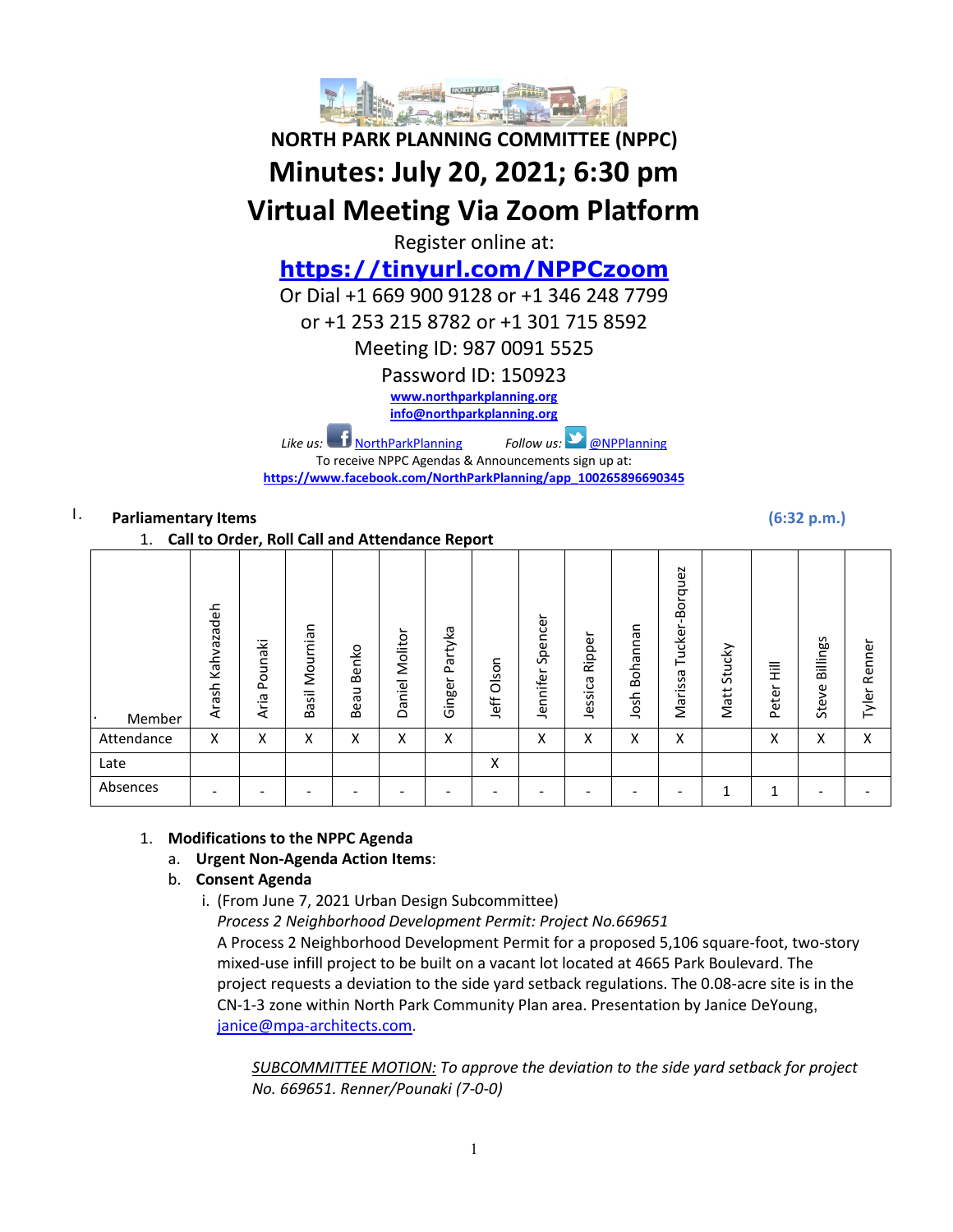ii. (From July 13, 2021 Public Facilities & Transportation Subcommittee)  *Review and prioritization of Capital Infrastructure Projects for 2021 survey:* Process for CIP prioritization and 24 existing identified projects. Deadline to submit to city is in first week of August.

*SUBCOMMITTEE MOTION: To rank CIP Projects as:*

*1) 20-2: Pedestrian facility improvements in Morley Field and East Mesa areas of Balboa Park adjacent to North Park, 2) 10-2: Creation of off-leash dog area at North Park Community Park, 3) 7-2: Construction of feasible improvements at El Cajon Blvd/Park Blvd/Normal Street Intersection with modification to language to remove references to roundabout, 4) 23-2: Construction of a new and expanded North Park Recreation Center, with modification to language to include option to "upgrade" existing building, 5) 22-2: Construction of a new North Park Community Adult Center, with modification to language to include option to "upgrade" existing building,*

*and remove Mini Park (26-2) from list given it is nearing completion,*

*and leave remaining projects as is on priority list. (Stucky/Kahvazadeh) (6-0-0)* 

*Randy Walsh: clarifying question on order of business. Randy wants to pull both items.*

 *Lynne SD: Does not want to pull but wants to make clarification that NP Recreation Council and Planning Committee do projects. Says Morley Field is part of Balboa Park is not part of the recreational committee. Invites board members ot be involved. 4th Monday of the Month at 6 o'clock.*

*Pat Sexton: Question on next Land development code meeting is 21st and the next day.*

*Don Leichtling: Comments on second item: When discussing them. People made assumptions. These items should be written down and voted on what is written down not what people think they entail. Thinks more equitable way to do this would be fore council give us money then NP people decide where money goes.*

*Matt Thompson: Wants explanation why Item 3 wording is removing round about for Park, El Cajon Blvd is removed.*

*Renay Johnson: Vacant lot in Park Blvd, architect didn't have complete rendering?* 

2. **Agenda**: Adoption of the July 20, 2021 Agenda, *if necessary*.

*Public Comment:* 

*Randy Walsh: Agree.*

**MOTION**: Adopt the July 20, 2021 Agenda with Consent Item 2 as Action Item 1. And Consent Item 1 as Action Item 2 with the proceeding Items following in their original order. *Pounaki/Tucker-Borquez* (13-0-0)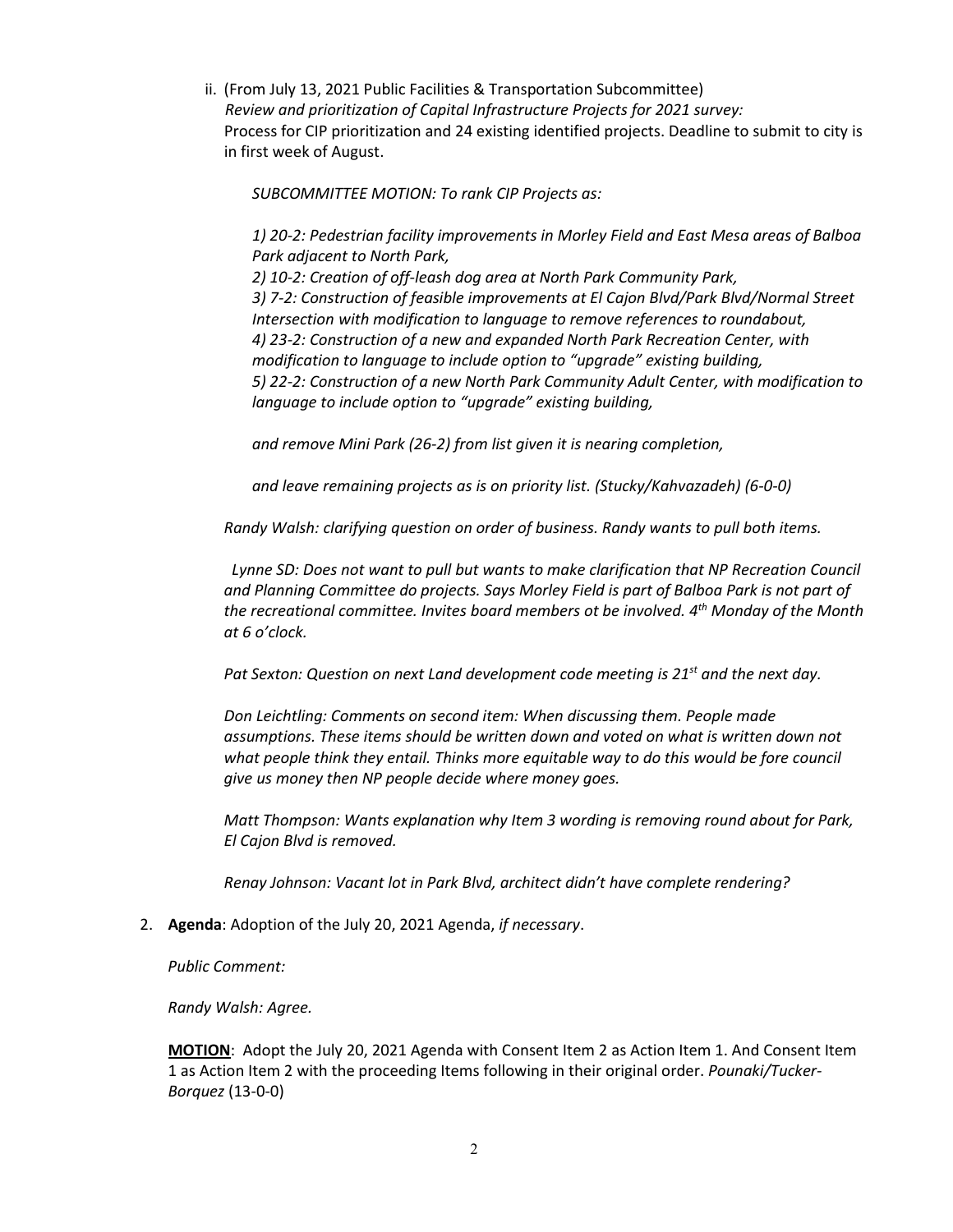3. **Minutes**: Approval of the May 18, 2021 Minutes.

Public Comment:

Randy Walsh: Question about sub-committee changes that were not in the minutes.

Board Comment:

Josh Bohannan: Wants lobbyists to announce themselves.

**MOTION:** Approve May 18th minutes with an amendment with the addition of a reference to Victor Torres as a new community member appointed to the Ad Hoc Sub Committee. *Pounaki/Benko (12-0-1) Hill abstaining due to absence at previous meeting.*

- 4. **Treasurer's Report**: Beau Benko
	- a. Account balance is \$1190.47

### **MOTION:** *if necessary*

# III. **Non-Agenda Public Comment: (6:40- 7:10 p.m.)**

Limited to Items not on the Agenda and non-debatable. Two-minute maximum, Chair can award more time.

- Pat Sexton: How did we get \$1200?
- LynnE SD: Movie event and North Park Recreation Park this Friday 23<sup>rd</sup> 6-8, playing: The Goonies.
- Paul Jamason: I live in Kinsington, volunteer board member of Bike SD. Giving thanks to 30<sup>th</sup> street bike lanes. See motorists biking bike lanes, but still a huge safety improvement. Motorists still passing dangerously close. Wants to hear Whitburn's office is getting everyone's perspective. Note that Utah doesn't extend as far down as  $30<sup>th</sup>$ .
- Eugene Polley: Discussing Strong Mayor form of government. Saying that they're using dictorial power to install bike lanes. Says will take to court.
- Pat Sexton: Questions: Why is it taking 4 months for election committee to come up with documents. Has TPA already gone to planning commission. How many units have the state mandated for North Park and how many has been built so far. How many are we supposed to have.
- Don Leighting: Wants traffic counter along 30<sup>th</sup> street. Lives close, walks a lot, and say number of bike is low.
- Brer Marsh: Volunteer on Bike SD Board. Wants to comment on Don's comment. He says bike counters are great. Wants to thank everyone who has been using 30<sup>th</sup> street and for folks to try them out. They're for people on scooters, people jogging, people getting out in the neighborhood sans car. Reminder, we had someone die today, someone was injured today. IT's not about numbers alone, it's about lives. Sympathy with new configuration. But people still get around (cited book fair). Expects to see changes.

# IV. **Announcements & Event Notices:** Limited to One minute each. **(7:10- 6:15 p.m.)**

1. **San Diego Public Library to Resume In-Person Services at More Locations**: Starting July 6, patrons can browse, use computers and attend programs at 26 libraries; additional city facilities now open to the public[. https://www.sandiego.gov/public-library/in-person-library-services](https://www.sandiego.gov/public-library/in-person-library-services)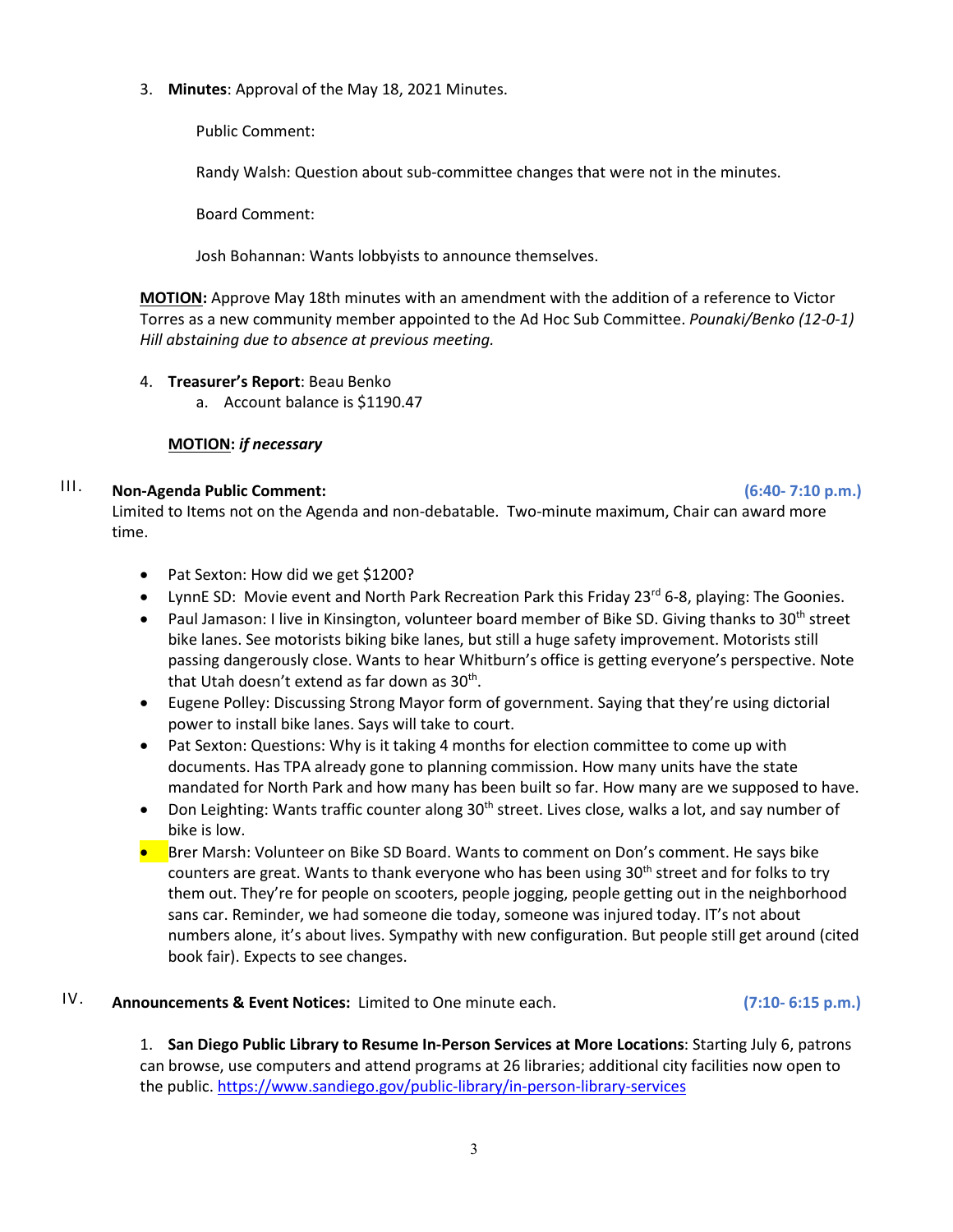2. Cool Zones to be Provided by the City when Temperature Reach 85°: Parks and Rec have announced Cool Zones at nearby properties around the City including at the Balboa Park Activity Center (2145 Park Blvd.) noon-5pm, and at the North Park Library (3795 31st St) during open hours.

V. **Elected Official & Planner Reports:** Reports are limited to 2 Min Max **(6:15- 7:25 p.m.)**

- 1. **Aaron Burgess, Hon. Nathan Fletcher, SD Board of Supervisors Dist. 3,** (619) 531- 4936, [Aaron.Burgess@sdcounty.ca.gov](mailto:Aaron.Burgess@sdcounty.ca.gov) .
- 2. **Kohta Zaiser, Hon. Todd Gloria, Mayor of San Diego**, ZaiserK@sandiego.gov. Not in attendance.
- 3. **Diana Lara, Hon. Toni Atkins, State Senate Dist. 39**, 619-645-3133, Diana.Lara@sen.ca.gov. Stopher Vallejo in attendance and gave update.
- 4. **Ryan Darsey, Hon. Stephen Whitburn, City Council Dist. 3**, (619) 236-6633 RDarsey@sandiego.gov. Gave update.
- 5. **Bernie Turgeon, Planning Department**, 619-533-6575, [BTurgeon@sandiego.gov.](mailto:BTurgeon@sandiego.gov) Not in attendance.
- 6. **Chris Gris, Hon. Chris Ward, State Assemblymember,** [Christopher.gris@asm.ca.gov](mailto:Christopher.gris@asm.ca.gov) Not in attendance.

# VI. **Action Item: (6:25- 8:03 p.m.)**

### 1. **(From July 13, 2021 Public Facilities & Transportation Subcommittee):** *Review and prioritization of Capital Infrastructure Projects for 2021 survey:* **Process for CIP prioritization and 24 existing identified projects**

Public Comment:

Pat Sexton: Wanted to praise Arash on the subcommittee presentation. Highest kudos.

Randy Walsh: Kudos to Arash. Wants to see Robinson Ave repairs to be included on the list, but doesn't want to alienate anyone whose made the decisions. Wants this effort to matter. Not sure how much these decions are going to count. Discussion to expand scope of this committee so that we're more current.

Daniel Gebreselassie: What were the the 19 projects on the list. The new list that I coming in, the 8 so far? Are they going to be given priority over the other projects or why?

Don Leichting: Process seems backwards. WE do all this work, we come up with all these lists and input and then the city throws the dart at the money board to see what gets done. We shold see what money we have then tell the city what should be done.

Arash answered questions of the public commenters.

Board Comment:

Pounaki: Reminder of the special subcommittee meeting, Tuesday July 27<sup>th</sup>, 6PM zoom link and survey monkey in agenda.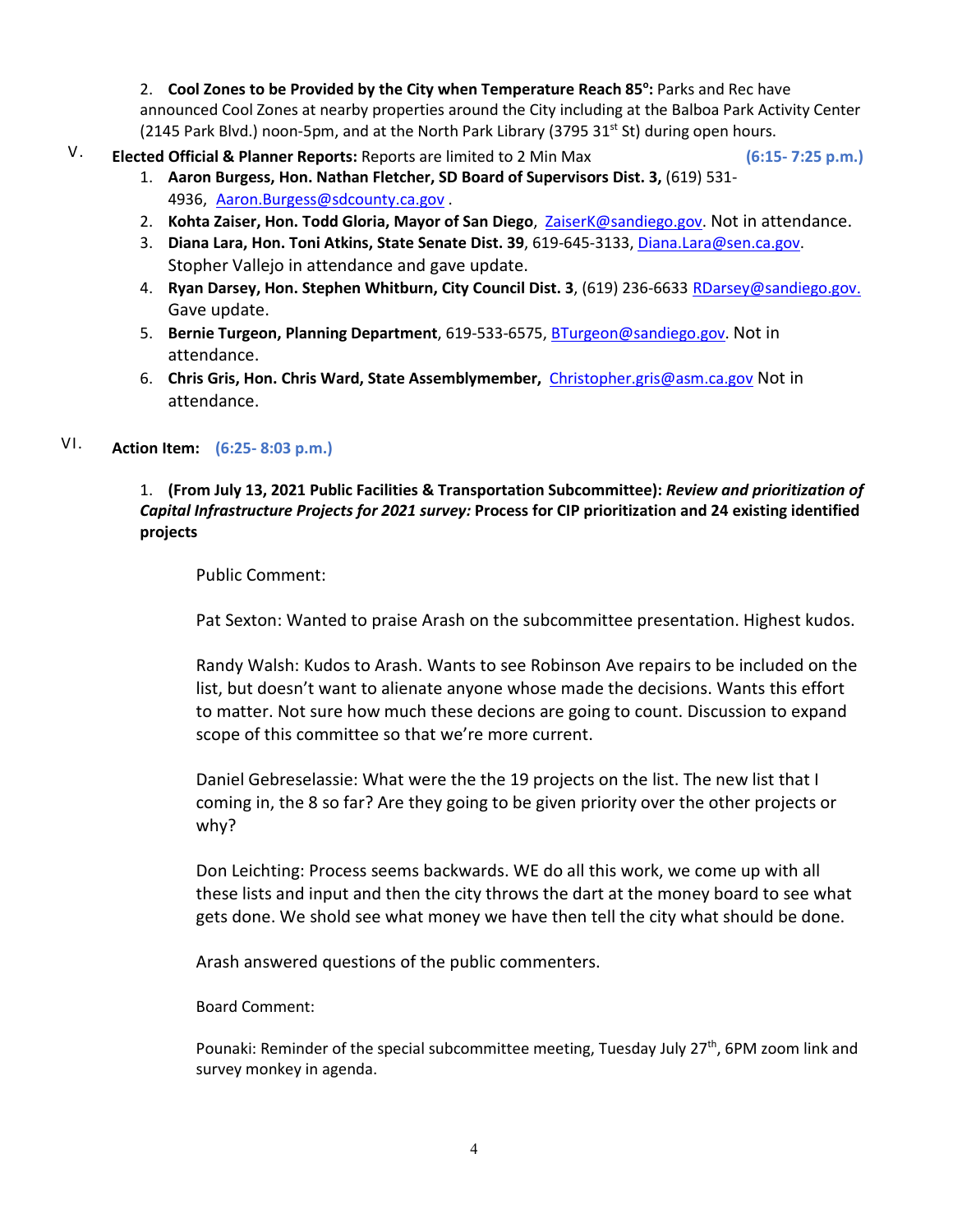**MOTION**: Move to adopt the ranking of CIP list provided by the subcommittee. *Molitor/Ripper (13-0-0)*

Arash had to leave the meeting. There are now 12 Board Members Present.

### 2. **(From June 7, 2021 Urban Design Subcommittee)** *Process 2 Neighborhood Development Permit: Project No.669651*

#### **Presentation given by Janice De Young and John Rumsey.**

Public Comment:

Randy Walsh: How has the timeline of this project work for you. Has waiting for this presentation caused additional costs? Any consideration to green roofs? Anyting along the solid walls to reduce "unsightliness" or "head load". And by roof, I mean something accessible by the tenants.

Janice and John responded to the questions.

Jeff Olsen came late and joined at this point. There are now 13 Board Members Present.

Board Comment:

Tyler Renner: Project was heard at urban design and subcommittee. Knows that community had items about aesthetics and hopes developers take it into consideration but a reminder this project came to us with a very technical and specific deviation request.

Peter: Thanks for coming up with elevation diagrams.

Ginger: Thanks for building in our community.

Daniel: Looks great thanks.

Basil: What is the set backs on adjacent properties?

**MOTION:** To approve the deviation setback request. *Bohannan/Molitor (13-0-0)*

# VII. **Information Item: (8:03- 8:35 p.m.)**

#### 1. **Presentation by Angela Landsberg on North Park PBID**

North Park has one of 2 PBIDs in the City of San Diego. The NPPBID is bringing enhanced services to business and property owners in North Park such as landscaping improvements and enhanced sanitation services. Executive Director Angela Landsberg will present on the PBID and its impact on the local community and answer the public's questions.

Presenter: Angela Landsber[g angela@northparkmainstreet.com](mailto:angela@northparkmainstreet.com)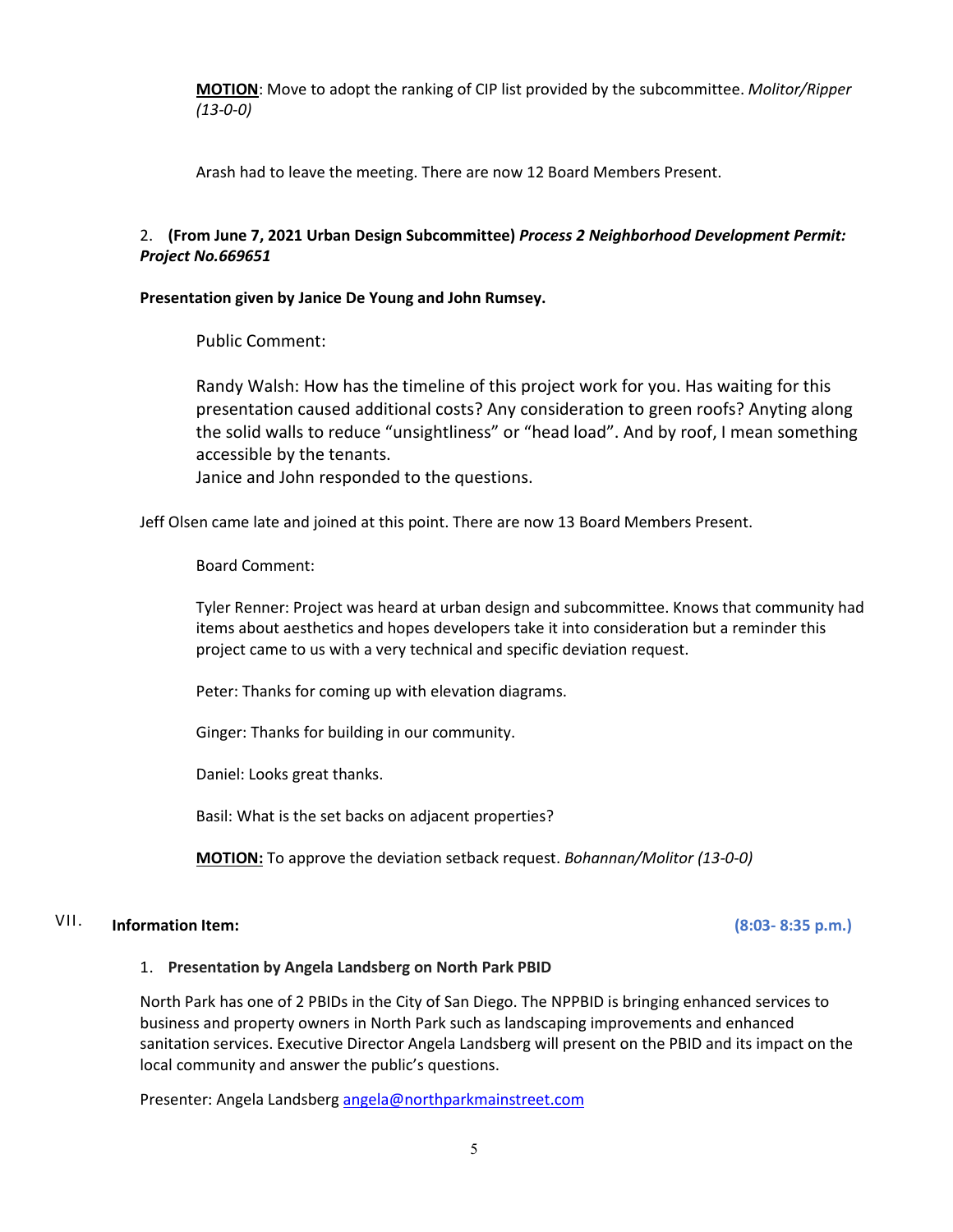Public Comment:

Don Leichtling: He got maintenance assessment district passed. Annoyed that engineering has changed the scope of the program. Thinks it's only fair once a week that people do the cleaning look at side streets. Second comments, if businesses are having parklets, he thinks they should be charged additional property tax and go to the surrounding area.

Randy Walsh: Wanted to say thanks.

Matt Thompson: Appreciate the efforts; however, on top of the  $30<sup>th</sup>$  street alignment, the new events causing parking issues futher into the neighborhood. How can neighbors keep up with events.

Board Comment:

Beau: Thank you, want to see more events.

Daniel: Grateful for work. Please keep it up.

Jeff: THANK YOU SO MUCH for removing the incredible amount of feces from our neighborhood. I see your crews in the yellow vests! The book fest was an incredible home run, smash hit. It must go on each year.

Jen: Amazing work, great job.

Jessica: Yes, had a great time at book festival. Good to see parking garage being used. Great for businesses.

Josh: I see your staff, they're always so nice and friendly. Thank you for you

Marissa: Pat on the back. Lots of ladies from San Diego were envious they couldn't go to the book fair.

Steve: Says businesses were up across the board due to the book fair. Who could be against this type of event? Scope of work is hard to quantify, neighborhood has never been cleaner. Thank you.

Tyler: You do so much with a limited budget and you really leverage funds. You do a lot with the little amount of resources you have. Hoping you can speak to how your organization will be involved in the North Park mini park programming.

Aria: Question: Does North Park Main Street BID has time or resources involved in attracting new businesses or development?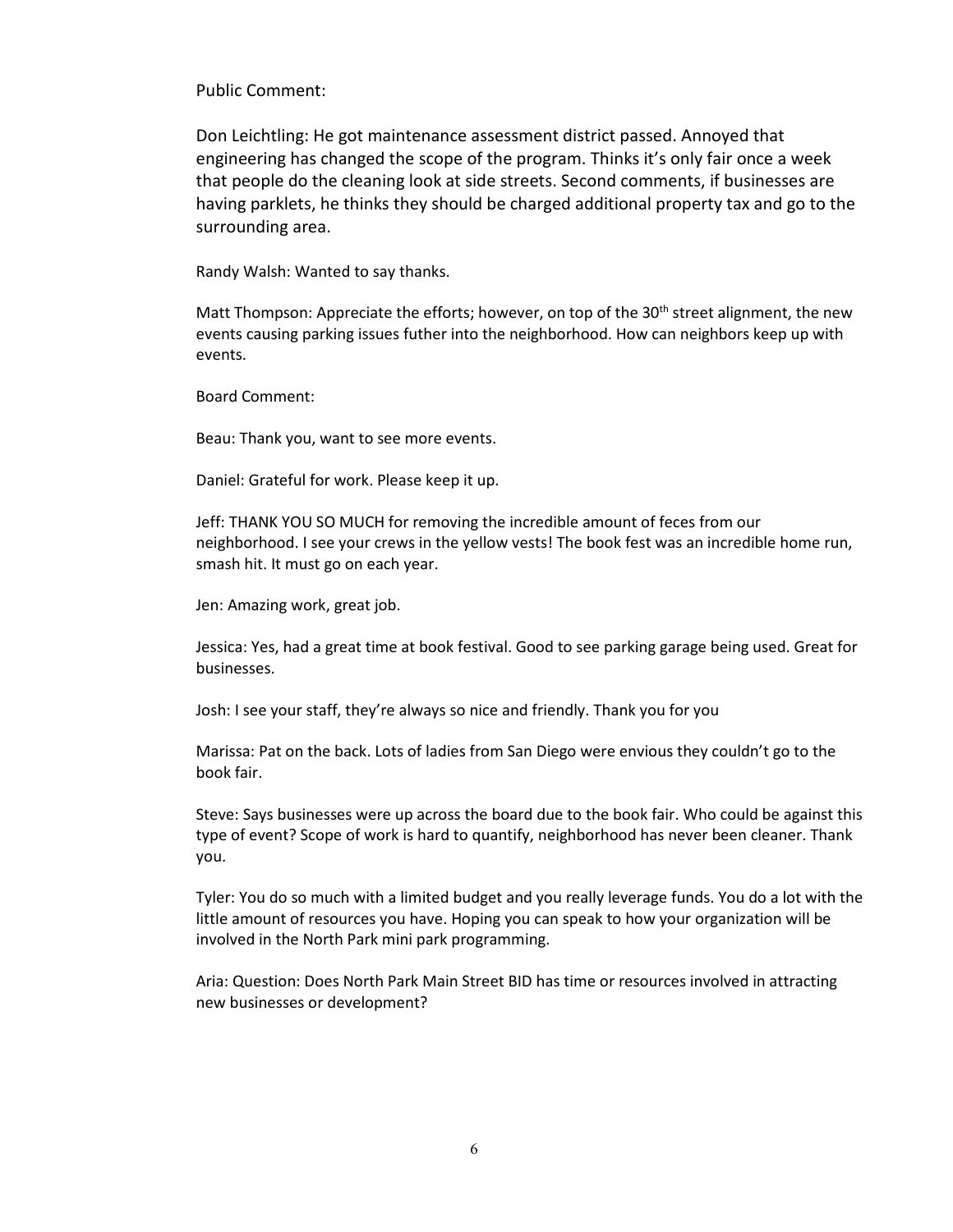#### 2. **Presentation on proposed Land Development Code revisions**

Presentation on proposed Land Development Code (LDC) revisions relevant to NPPC. The LDC is the portion of the City's Municipal Code that deals with land development and uses. The revisions are developed through an annual review process conducted by the Planning Department. More info here: <https://www.sandiego.gov/planning/programs/land-development-code/updates-in-process>

Presenter: NPPC Board member Peter Hill

Public Comment:

Pat Sexton: can you put website address back up so folks can review it.

Randy Walsh: Like Arash's presentation on CIP with comments on how each project related to the community plan. How many things will be impacted on the community plan?

Board Comment:

Tyler: Where did these updates originate from and how can NPPC have an impact?

Marissa: Can you please explain "Adult Entertainment" are establishments like Lips going to be impacted or excluded? Is it just naked dancing establishments? We're an area with several bars, would these be impacted?

Jeff: Same questions as Marissa.

Basil: What is included in the height? ADUs? Decorative items? What do you mean?

Aria: Love the drive through bans in TPAs. Wish it came 20 years earlier, scars on our community, glad it's here though. What is the definition of structure for height (same as Basil question).

**MOTION:** to express board support for the following Land Use and Development Revisions: -Interim Residential Use: Density Clarification -Transit Priority Area Implementation -Height – Building Separation for Structure Height

*Tucker/Borquez/Molitor (12-0-1) Hill abstaining to remain non-biased party*

## VIII. **NPPC Reports (9:04 - 9:22 p.m.)**

#### 1. **Chair's Report.**

- a. Notice to voting community members in subcommittees on eCOW requirement.
- b. Howard Blackson for Balboa Park Committee.: